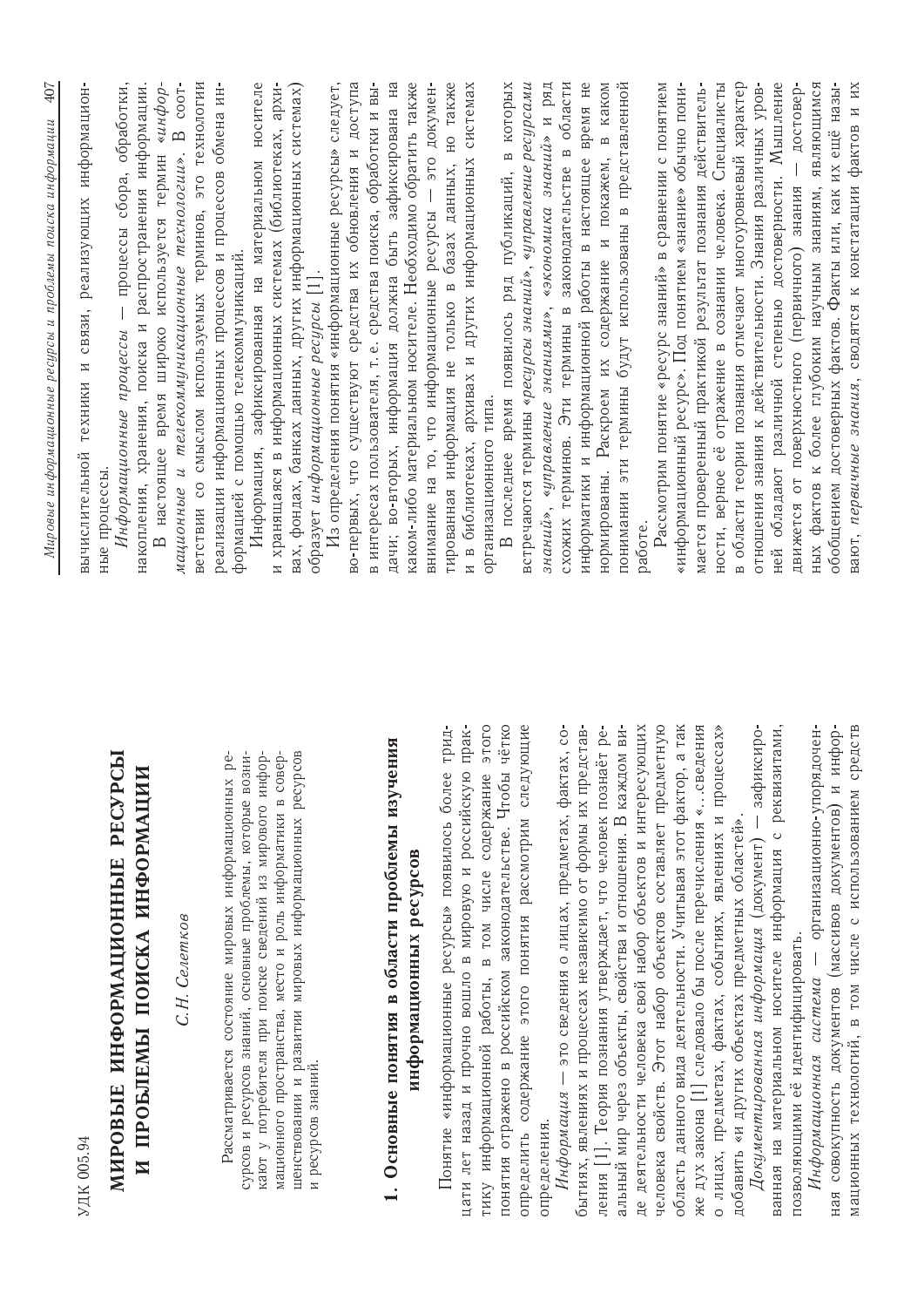| С.Н. Селетков<br>408                                                                                                      | 409<br>Мировые информационные ресурсы и проблемы поиска информации                                                                  |
|---------------------------------------------------------------------------------------------------------------------------|-------------------------------------------------------------------------------------------------------------------------------------|
| ения<br>описанию. Научные знания поднимаются до уровня объясн<br>фактов.                                                  | формационных ресурсов потребителям из различных стран ста-<br>НН-<br>потребителям различных стран мира. Доступность мировых         |
| $\overline{C}$<br>Ņ<br>Будем понимать под знаниями всю совокупность знани                                                 | ла возможной благодаря развитию информационных технологий.                                                                          |
| Гигантский объём знаний, накопленных человечеством, дохо-<br>описаний фактов (первичных знаний) до научных знаний.        | Мировые информационные ресурсы предоставляются бесплатно<br>или на коммерческой основе.                                             |
| дит до нас потому, что они документированы, т.е. хранятся на                                                              | Мировые информационные ресурсы в имеющейся литературе                                                                               |
| каких либо носителях. Документированные знания в информаци-                                                               | обычно разделяются на три сектора:                                                                                                  |
| «информационный ресурс», ресурсом знаний, и в этом смысле<br>онных системах являются, по аналогии с содержанием термина   | сектор научно-технической и специальной информации;<br>сектор деловой информации;                                                   |
| понятия «ресурсы знаний» и «информационный ресурс» - сино-                                                                | сектор массовой, потребительской информации.                                                                                        |
| нимы. Человечеству для своего развития должна быть представ-                                                              | Сектор деловой информации, в свою очередь, подразделяется                                                                           |
| лена информация от первичных знаний до научных знаний, и<br>специалист с его интеллектом сам определит, какие из описаний | деловые<br>следующие группы: биржевая и финансовая информация, ста-<br>тистическая информация, коммерческая информация и<br>Нã      |
| фактов уже являются знаниями. Иногда это очевидно - откры-                                                                | НОВОСТИ.                                                                                                                            |
| т. п.<br>тие на небосклоне новой звезды, географическое открытие и                                                        | информации<br>и специальной<br>Сектор научно-технической                                                                            |
| 3Ha<br>Важным в практической деятельности являются «живые                                                                 | реферативную<br>документальную библиографическую,<br>включает                                                                       |
| ния», т.е. те знания, которые в настоящее время существуют                                                                | фундаментальных и при-<br>и полнотекстовую информацию о                                                                             |
| в сознании людей. Организация или фирма имеет специали-                                                                   | кладных исследованиях и профессиональную информацию для<br>специалистов различных предметных областей: юристов, врачей,             |
| этих специалистов и возможностей использования этих знаний<br>стов, соответствующих профилю этой организации. От знаний   | работников образования, инженеров и т.д.                                                                                            |
| орга-<br>фирмы или<br>в практической деятельности зависит успех                                                           | Сектор массовой, потребительской информации включает но-                                                                            |
| быть<br>низации. Естественно, что знания специалистов не могут                                                            | вости и справочную информацию, потребительскую и развле-                                                                            |
| отнесены к ресурсам знаний по существу определения термина                                                                | аренда<br>кательную информацию (погода, расписание транспорта,                                                                      |
| «ресурс», часто их называют корпоративными знаниями.                                                                      | сбыта<br>оптовых рынках, справочники служб<br>машин, цены на                                                                        |
| Человек, владеющий знаниями, может отразить их в доку-                                                                    | и т.д.)                                                                                                                             |
| ментах (статьях, монографиях, заявках на изобретения), т.е. до-                                                           | формационные ресурсы обеспечивают необходимыми сведениями<br>Как видно из приведённой выше классификации, мировые ин-               |
| кументировать. Если документированные знания попадают в ин-                                                               | все виды деятельности общества, в том числе экономику                                                                               |
| формационные системы, то они становятся доступными потреби-<br>телю и относятся к информационным ресурсам. Проблематика   | С позиции используемых средств, мировые информационные                                                                              |
| $rac{1}{\sqrt{1+\frac{1}{2}}}$<br>совершенствования и использования знаний специалистов                                   | ресурсы разделяются на информацию, хранимую в традицион-                                                                            |
| H <sub>a</sub><br>ā<br>документированная информация) в данной работе, несмотр                                             | ин-<br>информационных системах (библиотеках, архивах), и<br>$H$ bl $X$                                                              |
| важность, не рассматривается<br>eë                                                                                        | формацию, содержащуюся в электронных профессиональных ба-<br>зах, деловых ресурсах Интернет и электронных библиотеках [5]           |
|                                                                                                                           | Традиционные средства, содержащие документированную инфор-                                                                          |
| 2. Мировые информационные ресурсы                                                                                         | ИIЄ<br>H <sub>O</sub><br>мацию, библиотеки и архивы также имеют компьютеры,                                                         |
| и актуальные проблемы их использования                                                                                    | $\overline{c}$<br>печат-<br>ми же документы хранятся в библиотеках и архивах в<br>средства автоматизируют лишь часть функций поиска |
| последние годы часто используется термин «мировое ин-                                                                     | ном виде.                                                                                                                           |
| формационное пространство» или «мировые информационные<br>ресурсы». Под этим термином понимается совокупность инфор-      | фессиональные базы, которых в настоящее время насчитывает-<br>Основой мировых информационных ресурсов являются про-                 |
| eсть<br>мационных ресурсов, доступных мировому сообществу, то                                                             | ся свыше 20 тыс. Формируют информацию и продают её по-                                                                              |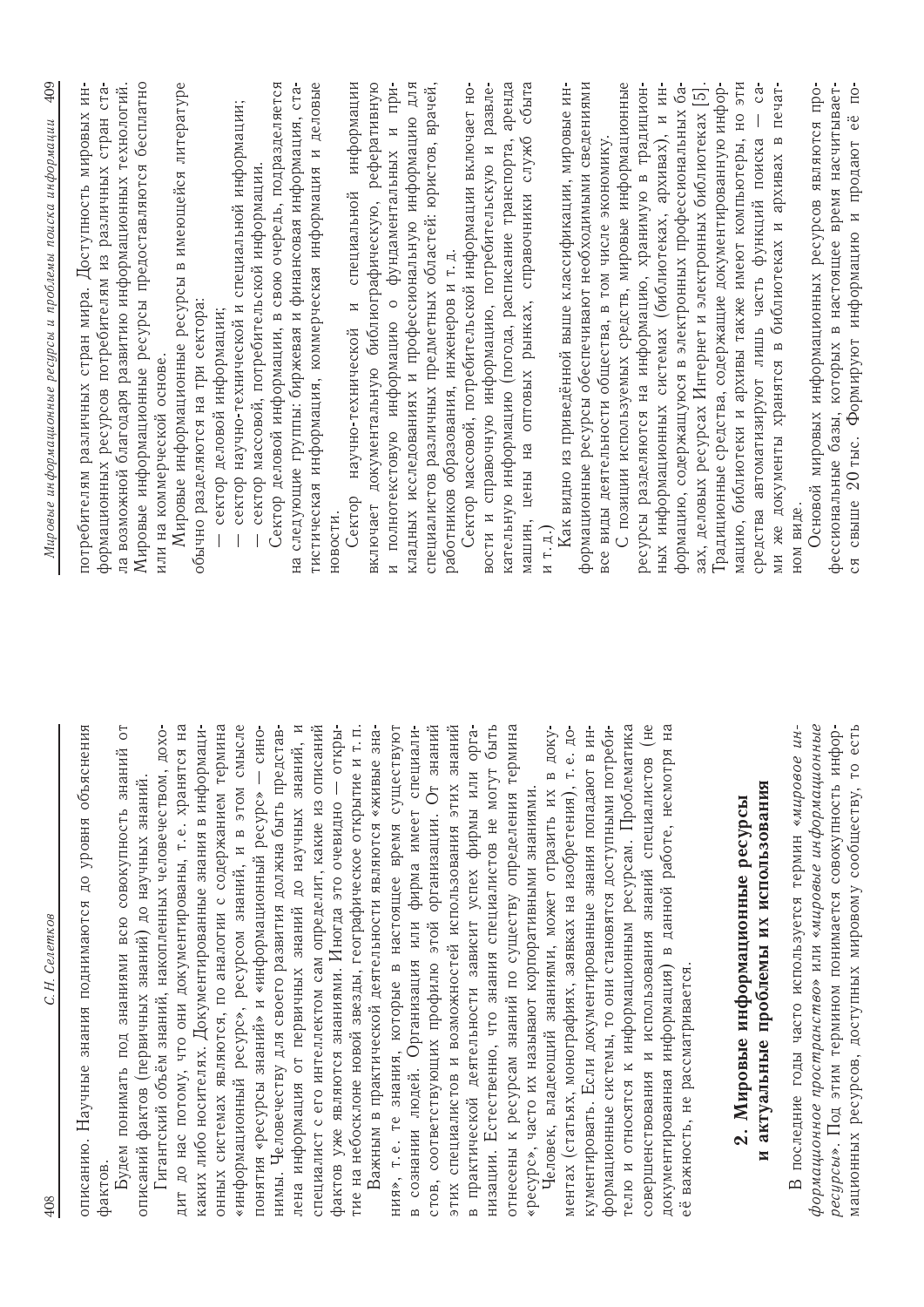| С.Н. Селетков<br>410                                                                                                                         | $\frac{11}{41}$<br>Мировые информационные ресурсы и проблемы поиска информации                                                 |
|----------------------------------------------------------------------------------------------------------------------------------------------|--------------------------------------------------------------------------------------------------------------------------------|
| ных агентств. К более чем 60% профессиональных баз имеется<br>ставщикам на коммерческой основе около 8 тыс. информацион-                     | Poc-<br>в 2000 г. Великобританией, Германией, Италией, Канадой,<br>сией, США, Францией и Японией                               |
| CBR <sub>3</sub> H<br>базах<br>непосредственный доступ пользователей через телесети. В<br>с тем, что источники информации в профессиональных | общества<br>OKa<br>технологии<br>формирование<br>1. Информационно-телекоммуникационные<br>H2<br>влияние<br>зывают определяющее |
| степенью достоверности и постоянно обновляется. При хранении<br>тщательно отбираются, информация характеризуется высокой                     | XXI в. Это влияние оказывается на экономику, образ жизни лю-                                                                   |
| в профессиональных базах заранее определено, какая инфор-                                                                                    | 2. Существо изменений в экономической и социальной сфере<br>дей, взаимодействие государственных структур и населения           |
| мация будет накапливаться в каком хранилище, что облегчает<br>потребителю её поиск.                                                          | заключается в максимальном использовании знаний и передовых<br>идей. Должен быть преодолён разрыв стран в области доступа      |
| Основой деловых ресурсов Интернет являются web-страни-<br>цы. Этот ресурс представляет собой страницы гипертекста, в ко-                     | к информации и знаниям.                                                                                                        |
| и ви-<br>торых может также содержаться графическая, звуковая                                                                                 | BCe<br>люди должны иметь равные права пользоваться преимуществами<br>3. Хартия подтверждает приверженность принципу            |
| деоинформация. В основном, этот ресурс содержит рекламную<br>к про-<br>информацию и он может быть использован как дополнение                 | глобального информационного общества.                                                                                          |
| фессиональным базам.                                                                                                                         | 4. Хартия обращается с призывом ко всем ликвидировать<br>разрыв между странами в области информации и знаний                   |
| Последнее время получили своё развитие электронные биб-                                                                                      | МИ-<br>Рассмотрим теперь, каковы потребности пользователя                                                                      |
| лиотеки, однако область их применения существенно ограниче-<br>на законодательством в области авторского права.                              | ровых информационных ресурсов и удовлетворяют ли мировые                                                                       |
| Одна и та же информация может быть представлена в библио-                                                                                    | информационные ресурсы эти потребности. Очевидно, что по-<br>требности пользователей, работающих в различных областях,         |
| теках, в профессиональных базах, в деловых ресурсах Интернет                                                                                 | будут отличаться. Учитывая, что Окинавская Хартия и другие                                                                     |
| в электронных библиотеках. Объём информации в профессио-<br>нальных базах - свыше 10 млрд записей. В России в 150 тыс.<br>$\overline{z}$     | документы, определяющие задачи мирового сообщества в XXI в.,                                                                   |
| библиотек содержится свыше миллиарда экземпляров изданий,                                                                                    | ний в экономической и социальной сфере, будем рассматривать<br>ставят задачу максимального использования информации и зна-     |
| В настоящее время в мире издаётся свыше 200 тыс. периоди-<br>а количество электронных библиотек лишь около 400.                              | требования потребителей информации применительно к эконо-                                                                      |
| ческих изданий, из них две трети - без ограничений по направ-                                                                                | мике. Для предприятий и фирм в условиях рыночных отношений                                                                     |
| ленности. Чуть более 10% периодических изданий представлено<br>в Интернет. Из 16 тыс. журналов в области экономики и бизнеса                 | потребности в информации о собственных ресурсах (внут-<br>потребности в информации делятся на две группы:                      |
| Число<br>12 % журналов в полном объёме представлено в Интернет.                                                                              | ренней информации) - 10-15% от общих потребностей фирмы                                                                        |
| web-страниц в Интернете в 2002 году превысило 4 млрд.                                                                                        | в информации;                                                                                                                  |
| накоп-<br>типов,<br>ленных в мировых информационных ресурсах различных<br>Приведённые характеристики объёмов информации,                     | потребности в информации о внешней среде - 85-90 % от<br>общих потребностей в информации.                                      |
| миро-<br>свидетельствуют о гигантском объёме знаний, созданных                                                                               | Информацию о внешней среде, в которой ведёт деятельность                                                                       |
| вым сообществом и доступных пользователям. По мнению спе-                                                                                    | предприятие или фирма, предоставляет мировой рынок информа-                                                                    |
| циалистов, мировой объём накопленной информации удваивается<br>каждые три года.                                                              | Информация о внешней среде содержит следующие группы<br>ции, мировые информационные ресурсы.                                   |
| Изменения, которые происходят в обществе и экономике под                                                                                     | данных:                                                                                                                        |
| внед-<br>рения современных информационно-телекоммуникационных тех-<br>влиянием увеличения объёмов доступной информации и                     | 1) сведения о состоянии мирового и региональных финансо-<br>вых рынков;                                                        |
| нологий (ИКТ), наиболее чётко сформулированы в Окинавской                                                                                    | сведения, характеризующие рынки сбыта;                                                                                         |
| Хартии глобального информационного общества, подписанной                                                                                     | сведения, характеризующие возможных партнёров;<br>$\widehat{\infty}$                                                           |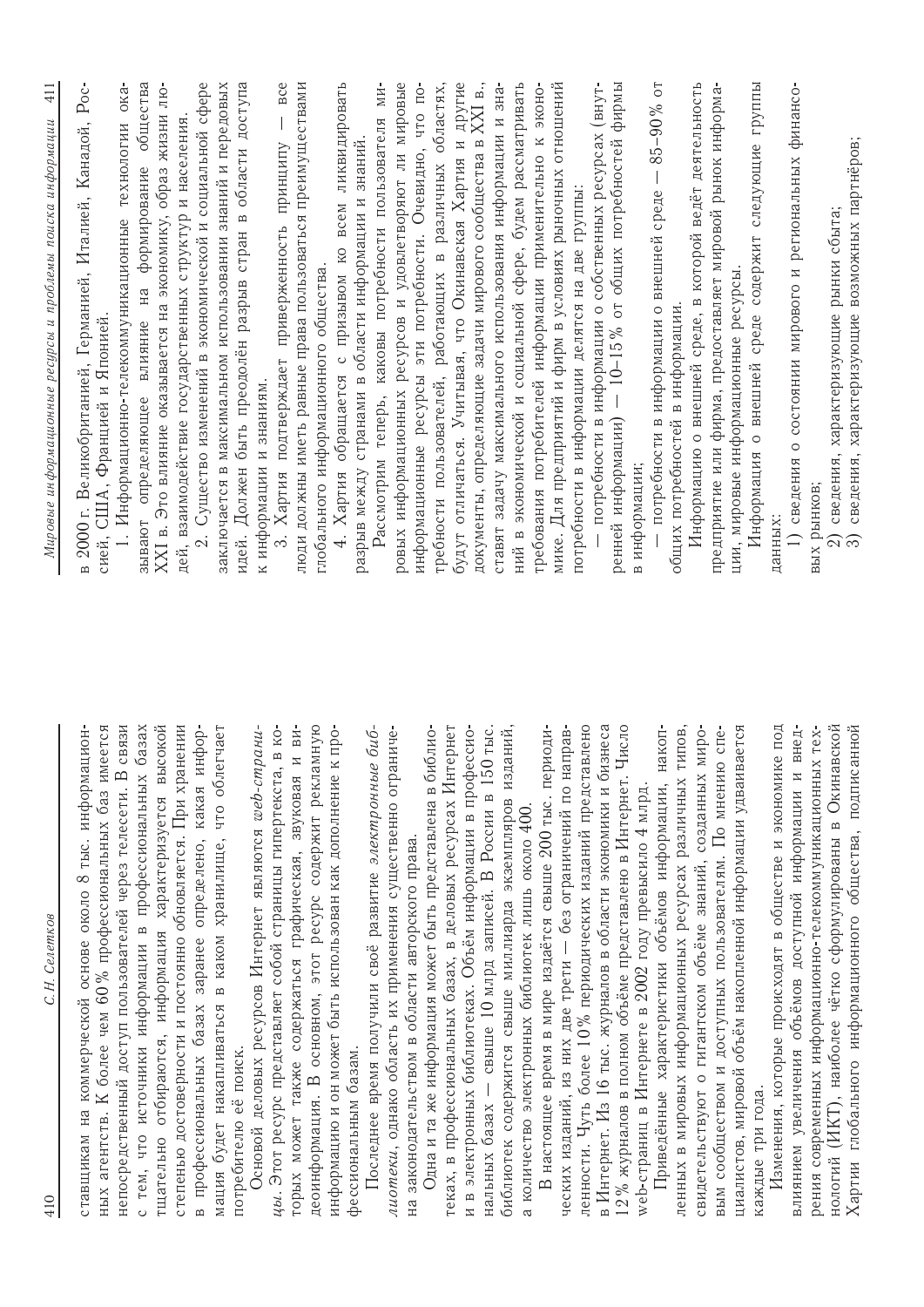| С.Н. Селетков<br>412                                                                                            | 413<br>Мировые информационные ресурсы и проблемы поиска информации                                                             |
|-----------------------------------------------------------------------------------------------------------------|--------------------------------------------------------------------------------------------------------------------------------|
| рисков<br>сведения о степени коммерческих и финансовых<br>в различных странах и регионах мира;<br>$\widehat{+}$ | ка, может только человек. Компьютер не обладает способностями<br>в связи с избыточностью и недостаточностью естественного язы- |
| различных<br>5) сведения о финансовом состоянии компаний                                                        | человека по анализу текста с целью выделения его содержания,                                                                   |
| стран;                                                                                                          | однако, он обладает колоссальными возможностями обработки                                                                      |
| различных<br>о продукции и услугах компаний<br>6) сведения<br>стран;                                            | пьютер может сравняться с человеком по интеллекту, если он<br>информации, если она формализована. Этот факт очевиден, ком-     |
| 7) сведения о рынках недвижимости;                                                                              | пройдёт весь путь развития вместе с человеком, начиная с его                                                                   |
| сведения о патентах и новейших технологиях;<br>$\circledcirc$                                                   | рождения. С момента появления вычислительной техники пред-                                                                     |
| сведения о законодательстве различных стран мира;                                                               | принимались неоднократные попытки опровергнуть этот очевид-                                                                    |
| данные о внешней торговле по различным странам;<br>отчёты аудиторских фирм;<br>$\overline{10}$<br>$\boxed{1}$   | ных факт, то есть создать автоматизированные алгоритмы выяв-<br>ления смысла из произвольных текстов. Эти попытки окончились   |
| сведения о состоянии страхового рынка;<br>12)                                                                   | неудачей.                                                                                                                      |
| официальная политическая и экономическая информация<br>13)                                                      | Поиск документов, в которых встречаются заданные слова,                                                                        |
| по странам;                                                                                                     | имеет очень отдалённое отношение к задаче выявления смысла                                                                     |
| 14) деловые новости ведущих мировых Агентств.                                                                   | в произвольном тексте. Отметим, что выделить смысл из текста                                                                   |
| Перечисленные группы сведений в полном объёме представ-                                                         | применительно ко всему мировому информационному простран-                                                                      |
| лены в мировых информационных ресурсах и используются                                                           | ству и создать фактографическую систему, содержащую эту ин-                                                                    |
| в развитых странах при принятии решений в бизнесе и государ-                                                    | формацию, невозможно. Эту задачу можно решить лишь приме-                                                                      |
| ственном регулировании экономики.                                                                               | нительно к потребностям какой — либо конкретной предметной                                                                     |
| Могут быть выделены следующие основные требования поль-                                                         | области, где определены классы объектов, их взаимосвязи, свой-                                                                 |
| зователей к мировым информационным ресурсам.                                                                    | ства объектов и области возможных значений этих свойств, то                                                                    |
| 1. Пользователь хотел бы получить прямой ответ на свой                                                          | есть информационные потребности, вытекающие из задач данной                                                                    |
| вопрос. Статистика мировых информационных ресурсов показы-                                                      | предметной области.                                                                                                            |
| вает, что в настоящее время в общем объёме мировых инфор-                                                       | Человек, обладая аналитическими способностями по выявле-                                                                       |
| мационных ресурсов содержится лишь 16% формализованной                                                          | нию содержания смысла текста, сталкивается с непреодолимыми                                                                    |
| информации и 84 % текстовой. Из этих соотношений следует, что                                                   | трудностями, если ему нужно сопоставить смысл нескольких                                                                       |
| лишь шестая часть накопленной мировым сообществом информа-                                                      | текстов. Предел его способностей - это анализ 4-5 текстов, если                                                                |
| виде,<br>ции представлена в мировых информационных ресурсах в                                                   | они не очень большого объёма. Следовательно, в большинстве                                                                     |
| Формализованная информация - это значение свойств ка-<br>удовлетворяющем потребности пользователя.              | торых может содержаться нужная ему информация, а не ответ<br>случаев пользователю будут выданы тексты документов, в ко-        |
| 1. Зна-<br>ких-либо объектов, представленных в виде высказываний                                                | на вопрос пользователя. Если документов много, пользователь                                                                    |
| чения свойств могут быть представлены в виде чисел, слов или                                                    | зачастую просто отказывается от их анализа. Таким образом,                                                                     |
| словосочетаний (например, фамилия физического лица).                                                            | успех в работе с мировыми информационными ресурсами может                                                                      |
| Формализованная информация понятна человеку и компьюте-                                                         | случае возложения задач выявления<br>быть обеспечен только в                                                                   |
| такой<br>ру в смысле возможностей автоматизированной обработки                                                  | смысла из текстов на человека и использования компьютера для                                                                   |
| целом<br>информации. Выданная формализованная информация в                                                      | выполнения массовых операций по сопоставлению и обработке                                                                      |
| его указанию<br>удовлетворяет потребностям пользователя и по                                                    | формализованной информации.                                                                                                    |
| Текстовая информация может содержать необходимую поль-<br>может быть подвергнута автоматизированной обработке.  | вой информации в мировых информационных ресурсах в дина-<br>Анализ процентного соотношения формализованной и тексто-           |
| зователю информацию или смысл текста с позиций потребности                                                      | мике показывает, что двадцать лет назад в мировых информаци-                                                                   |
| екста,<br>пользователя. Однако, выделить смысл из произвольного т                                               | онных ресурсах формализованной информации было 52 %, а тек-                                                                    |
|                                                                                                                 |                                                                                                                                |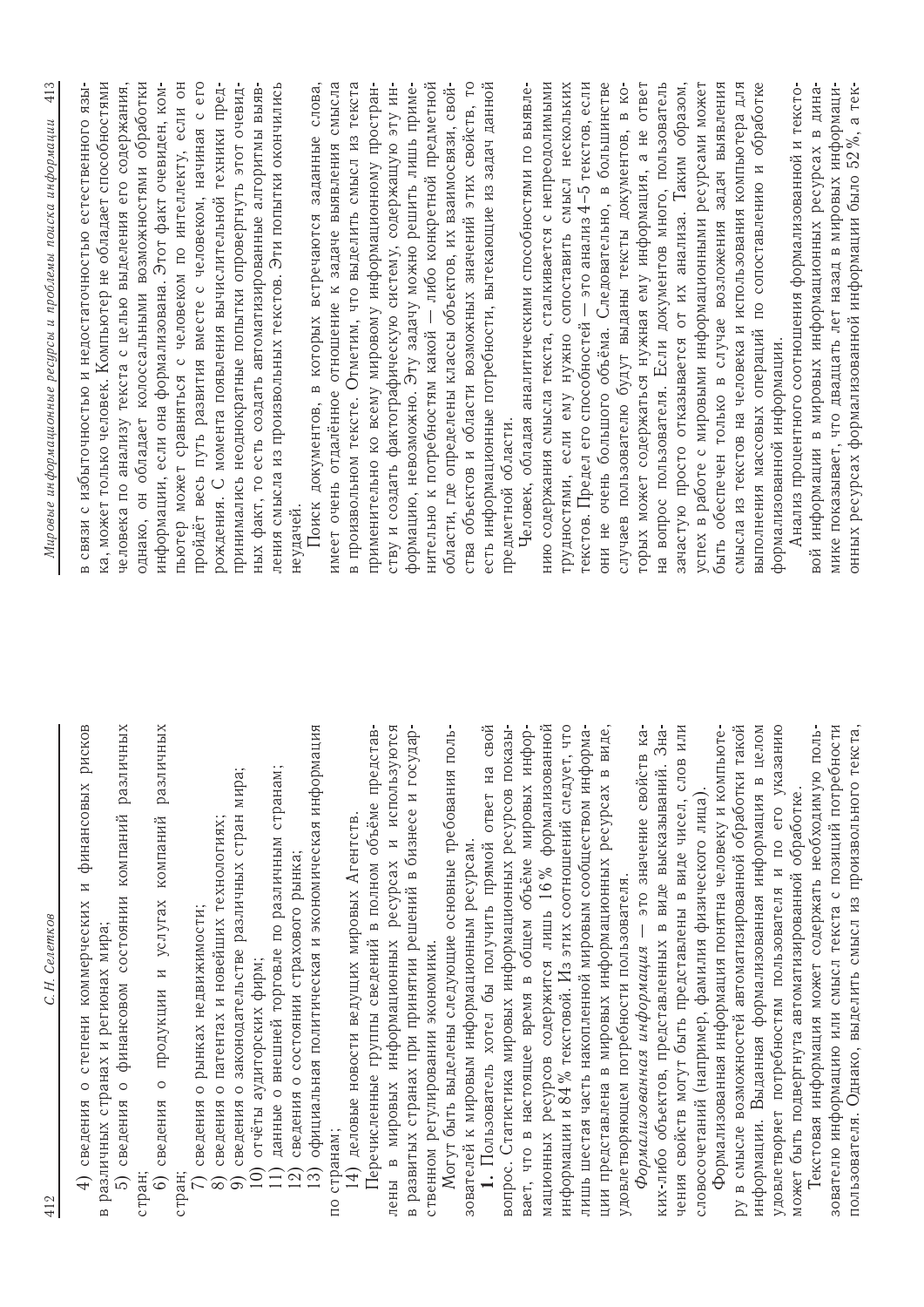| С.Н. Селетков<br>414                                                                                                   | 415<br>Мировые информационные ресурсы и проблемы поиска информации                                                                  |
|------------------------------------------------------------------------------------------------------------------------|-------------------------------------------------------------------------------------------------------------------------------------|
| 48%, что говорит об устойчивой тенденции ухудшения<br>удовлетворения потребностей пользователя.<br>стовой              | ряде<br>других источников. Когда автор приходит со своей публикаци-<br>$H$ B<br>тациях, отчётах по научно-исследовательским работам |
| настоящее время в мире насчитывается свыше 660 млн<br>$\overline{a}$                                                   | ей в редакцию, то, в идеале, должна быть система, которая                                                                           |
| компьютеров, и этот гигантский потенциал не может быть эф-                                                             | должна определить, имеются ли новые знания в представленной                                                                         |
| обработки<br>фективно использован для обобщения и                                                                      | публикации или же основной смысл представленных материалов<br>основной                                                              |
| части мировых информационных ресурсов. Компьютер пользова-<br>теля при работе с текстовой информацией используется     | уже опубликован. К сожалению, мировое сообщество до сих пор<br>не разработало эффективных средств исключения дублирования<br>сейчас |
| лишь как телеграфный аппарат или средство электронной                                                                  | в мировых ресурсах знаний.<br>почты.                                                                                                |
| Компьютер отправляет запрос и распечатывает ответ. Компью-                                                             | этом направлении больших успехов добились патентные<br>$\overline{a}$                                                               |
| теры информационных агентств в части обработки текстовой                                                               | службы. К автору изобретения предъявляются жёсткие требо-                                                                           |
| вам с качеством хуже, чем в информационных системах поиска<br>информации осуществляют упрощённый поиск текстов по сло- | зан сформулировать, что он предлагает, какой эффект будет<br>вания в части формулировки существа изобретения. Автор обя-            |
| в текстах, которые использовались 40 лет тому назад.                                                                   | достигнут от применения его идеи, за счёт чего достигается этот                                                                     |
| 2. Потребителю хотелось бы, чтобы мировые информацион-                                                                 | эффект. Работник патентной службы сопоставляет предложение                                                                          |
| ные ресурсы адекватно отображали реальный мир в соответствии                                                           | автора с имеющимися в патентных базах заявками других авто-                                                                         |
| с требованиями каждой предметной области.                                                                              | ров, представленных ранее, и на основании результатов анализа                                                                       |
| На самом же деле 84 % объёма мировых информационных                                                                    | принимается решение, что представленная заявка обладает но-                                                                         |
| ресурсов - это текстовая информация, которая отражает                                                                  | визной. Другим исходом является отказ и уведомление автора,<br>реаль-                                                               |
| ный мир лишь фрагментарно. В хранимых документах источник                                                              | что данное предложение было зарегистрировано ранее по заявке                                                                        |
| описывает реальный мир в виде фрагмента, его части, то есть                                                            | другого автора.                                                                                                                     |
| то, что он видит или то, что он получил в результате анализа,                                                          | Отметим, что относительно успешный пример идентифика-                                                                               |
| обобщения. Отсутствие возможности автоматически обрабаты-                                                              | ции знаний в патентном деле стал возможным при участии экс-                                                                         |
| вать смысловое содержание каждого документа, представленного                                                           | перта патентной службы, наличии у эксперта доступа к массиву                                                                        |
| на естественном языке, и, следовательно, обобщать полученную                                                           | ранее поступавших заявок и принятых по ним решений, а так-                                                                          |
| $\infty$<br>информацию, ставит перед потребителем сложную,                                                             | же жёстких требований к заявителю по форме представления<br>иногда                                                                  |
| и большого шума проводить анализ и обобщение фрагментов<br>- в условиях крайне низкой полноты<br>и невыполнимую задачу | заявок. Ясно, что такая процедура идентификации знаний будет<br>требовать соответствующих затрат.                                   |
| отображения реального мира для решения задачи, стоящей                                                                 | В требованиях к диссертационным работам указано, что сам<br>перед                                                                   |
| потребителем.                                                                                                          | автор обязан провести сравнение своих результатов с уже из-                                                                         |
| Опустим вопрос о достоверности самого источника инфор-                                                                 | вестными по основным показателям, в том числе, по стоимости                                                                         |
| мации. Компьютеры не в состоянии выявить смысл текста и по                                                             | Представленная работа проходит проверку, в том числе, и на                                                                          |
| этой причине не могут интегрировать информацию и из отдель-                                                            | новизну, которая выполняется оппонентами, головной (ведущей)                                                                        |
| ных фрагментов сформировать более общее описание реальной                                                              | отзывы на рефера-<br>организацией и организациями, дающими                                                                          |
| действительности, чем это содержится в отдельном тексте                                                                | ты. После защиты Учёный Совет в своём заключении должен<br>(фраг-                                                                   |
| менте). Потребителю в этих условиях бессмысленно задавать                                                              | новизну основных положений работы. Естественно,<br><b>ОТМЕТИТЬ</b>                                                                  |
| запрос, требующий смысловой обработки ряда текстов.                                                                    | $-110$<br>что сам Совет принимает решение на основе заключений                                                                      |
| отсутствовало дублирование информации. Рассмотрим проблему<br>ответе на<br>3. Потребитель нуждается в том, чтобы в     | понентов и организаций, представивших отзывы, которые при<br>решении вопросов оценки новизны опираются лишь на соб-<br>запрос       |
| избыточности информации в мировых информационных                                                                       | ственные знания и не имеют доступа к мировым информаци-<br>pecyp-                                                                   |
| знания должны появляться в публикациях: статьях<br>Новые                                                               | онным ресурсам. По существу, это оценка отдельных специа-                                                                           |
| в межотраслевых и отраслевых журналах, монографиях, диссер-                                                            | а не сравнение с мировыми информационными ресур-<br>листов,                                                                         |
|                                                                                                                        |                                                                                                                                     |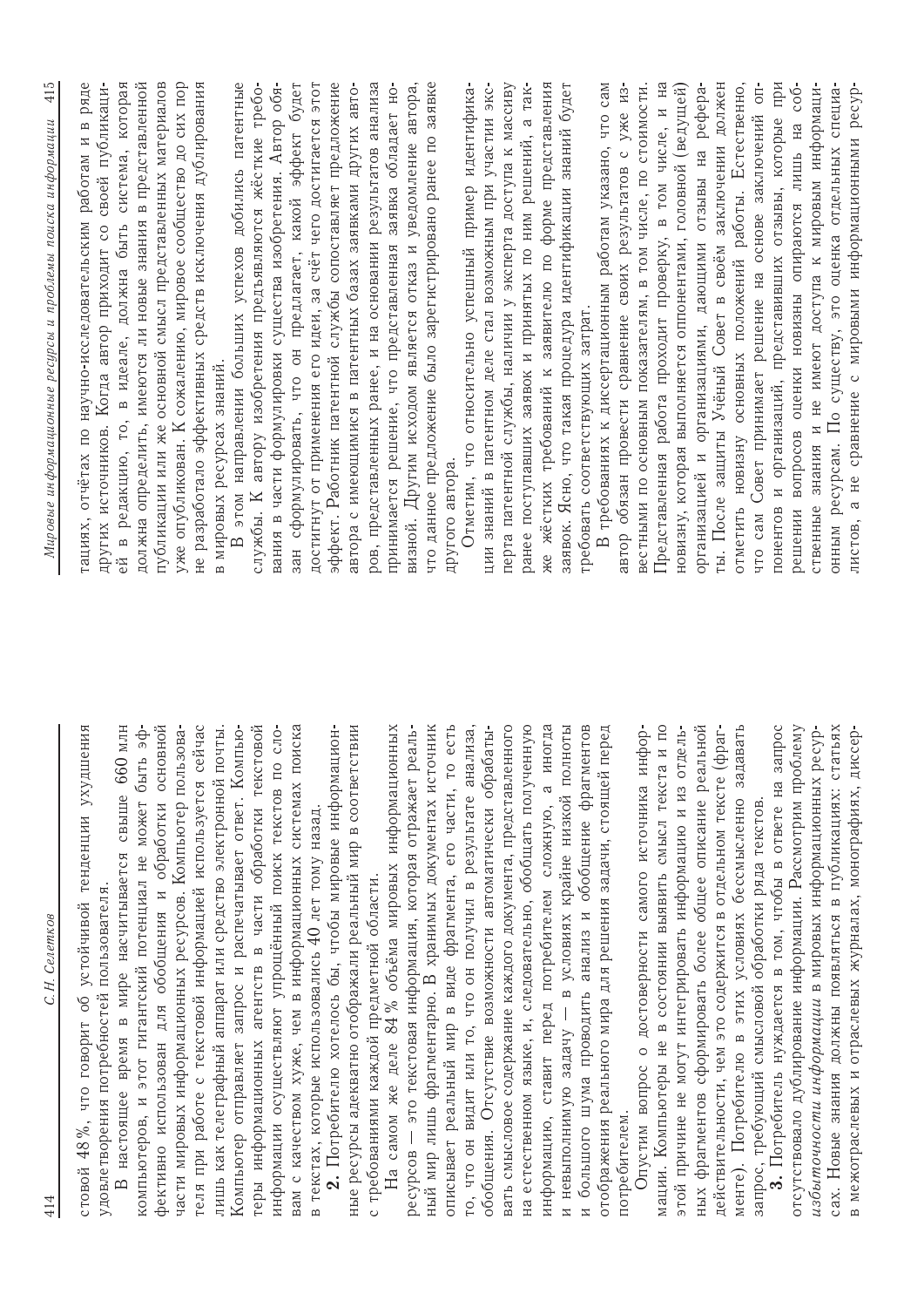| C.H. Cenemkoe<br>416                                                                                                              | L<br>$\ddot{+}$<br>Мировые информационные ресурсы и проблемы поиска информации                                                                       |
|-----------------------------------------------------------------------------------------------------------------------------------|------------------------------------------------------------------------------------------------------------------------------------------------------|
| сообществом<br>всем мировым<br>содержащими накопленные<br>знания<br>сами,                                                         | Ξ<br>библиотеч-<br>те годы основные усилия были направлены<br>совершенствование информационных технологий в<br>$\mathbf{\Omega}$<br>текстах.<br>HblX |
| вте вн<br>В издательствах, особенно авторитетных, публикации                                                                      | ных сетях и системах научно-технической информации. В этой                                                                                           |
| и про-<br>пе рассмотрения проходят рецензирование, в том числе                                                                    | BH <sub>H</sub> -<br>Большое<br>области были достигнуты значительные успехи.                                                                         |
| оценка<br>верку на новизну. Качество рецензирования, особенно                                                                     | $\overline{c}$<br>мание уделялось теоретическим и практическим вопросам                                                                              |
| новизны, определяются уровнем знаний рецензента и только.                                                                         | здания автоматизированных информационно-поисковых систем.<br>Велись глубокие исследования в части анализа возможностей ав-                           |
| десятикратно<br>По мнению специалистов, в ресурсах знаний имеется де-<br>знание<br>сятикратная избыточность, то есть новое        | томатизированной обработки текстовой информации, построения                                                                                          |
| эффективной<br>повторяется. Отсутствие у мирового сообщества                                                                      | специальных поисковых языков, разработки критериев полноты                                                                                           |
| системы исключения избыточности в ресурсах знаний не просто                                                                       | и точности, характеризующих эффективность поиска в докумен-                                                                                          |
| увеличивает время просмотра информации. Во многих случаях                                                                         | Исследовался естественный язык с позиций возможности эф-<br>тальных системах, и многие другие проблемы                                               |
| сотен,<br>потребитель просто отказывается от поиска необходимой инфор-<br>мации, не имея времени на просмотр десятков, а иногда и | фективного поиска информации в автоматизированных инфор-                                                                                             |
| документов при такой избыточности, т.е. шума.                                                                                     | мационно-поисковых системах. Было показано, что источник,                                                                                            |
| выда-<br>Пользователь нуждается в максимальной полноте                                                                            | представляющий документ в информационную систему, описы-                                                                                             |
| чи информации. Для оценки качества поиска нужных сведений                                                                         | вает фрагмент реального мира исходя из своих субъективных                                                                                            |
| в информационных системах используют такие показатели, как                                                                        | представлений о предметах и явлениях реального мира. Также                                                                                           |
| полнота и точность. Эти показатели характеризуют способность                                                                      | субъективно описывает запрос и потребитель. Неоднозначность                                                                                          |
| системы выдавать только документы, релевантные имеющемуся                                                                         | представлений о средствах описания реального мира у источни-                                                                                         |
| суще-<br>запросу. Под релевантностью понимается объективно                                                                        | ков и потребителей резко снижает эффективность поиска в ин-                                                                                          |
| ствующее смысловое соответствие между содержанием докумен-<br>та и запроса [3].                                                   | $\mathbf{u}$<br>специалисты<br>Для повышения эффективности поиска<br>формационных системах.                                                          |
| Под полнотой выдачи понимается отношение множества ре-                                                                            | семантиче-<br>области информатики пошли по пути разработки                                                                                           |
| нахо-<br>левантных и выданных системой документов к множеству                                                                     | ских средств информационных систем. Под семантическими                                                                                               |
| дящихся в системе релевантных документов.                                                                                         | поисковые языки,<br>средствами понимаются информационно -                                                                                            |
| кества<br>Под точностью выдачи понимается отношение мнох                                                                          | инфор-<br>методы (алгоритмы) индексирования, методы поиска                                                                                           |
| множеству<br>документов к<br>релевантных и выданных системой                                                                      | мации.                                                                                                                                               |
| нереле-<br>$\overline{z}$<br>(релевантных<br>документов<br>системой<br>выданных                                                   | использования информационно-поисковых<br>Основная идея                                                                                               |
| вантных).                                                                                                                         | описывается<br>языков в общем виде заключается в том, что информация, посту-<br>пающая от источников, с помощью специалистов                         |
|                                                                                                                                   | на информационно - поисковом языке и это описание вводится                                                                                           |
| 3. Основная теорегическая задача информатики                                                                                      | систему<br>в систему как поисковый образ документа. Запрос в                                                                                         |
| в определении общих закономерностей создания,                                                                                     | также описывается специалистами на том же информационно-                                                                                             |
| преобразования и использования информации                                                                                         | создаётся поисковый образ запроса. Далее<br>образов<br>по соответствующим правилам в массиве поисковых<br>поисковом языке и                          |
| Первоначально, полвека тому назад, под информатикой по-                                                                           | степени<br>отыскивается документ, в максимальной<br>документов                                                                                       |
| нималась дисциплина, изучающая структуру и общие свойства                                                                         | удовлетворяющий поисковому образу запроса                                                                                                            |
| научной информации, а также закономерности её создания, пре-<br>образования, передачи и использования в различных сферах че-      | При такой схеме решается задача однообразного описания<br>общего содержания документа и запроса в интересах улучшения                                |
| ловеческой деятельности, включая теоретические и практические                                                                     | автоматизи-<br>$\mathbf{a}$<br>качества поиска. Наибольшее распространение                                                                           |
| аспекты оценки эффективности поиска информации в произволь-                                                                       | рованных информационных системах получили дескрипторные                                                                                              |
|                                                                                                                                   | 14 Спец. вып.                                                                                                                                        |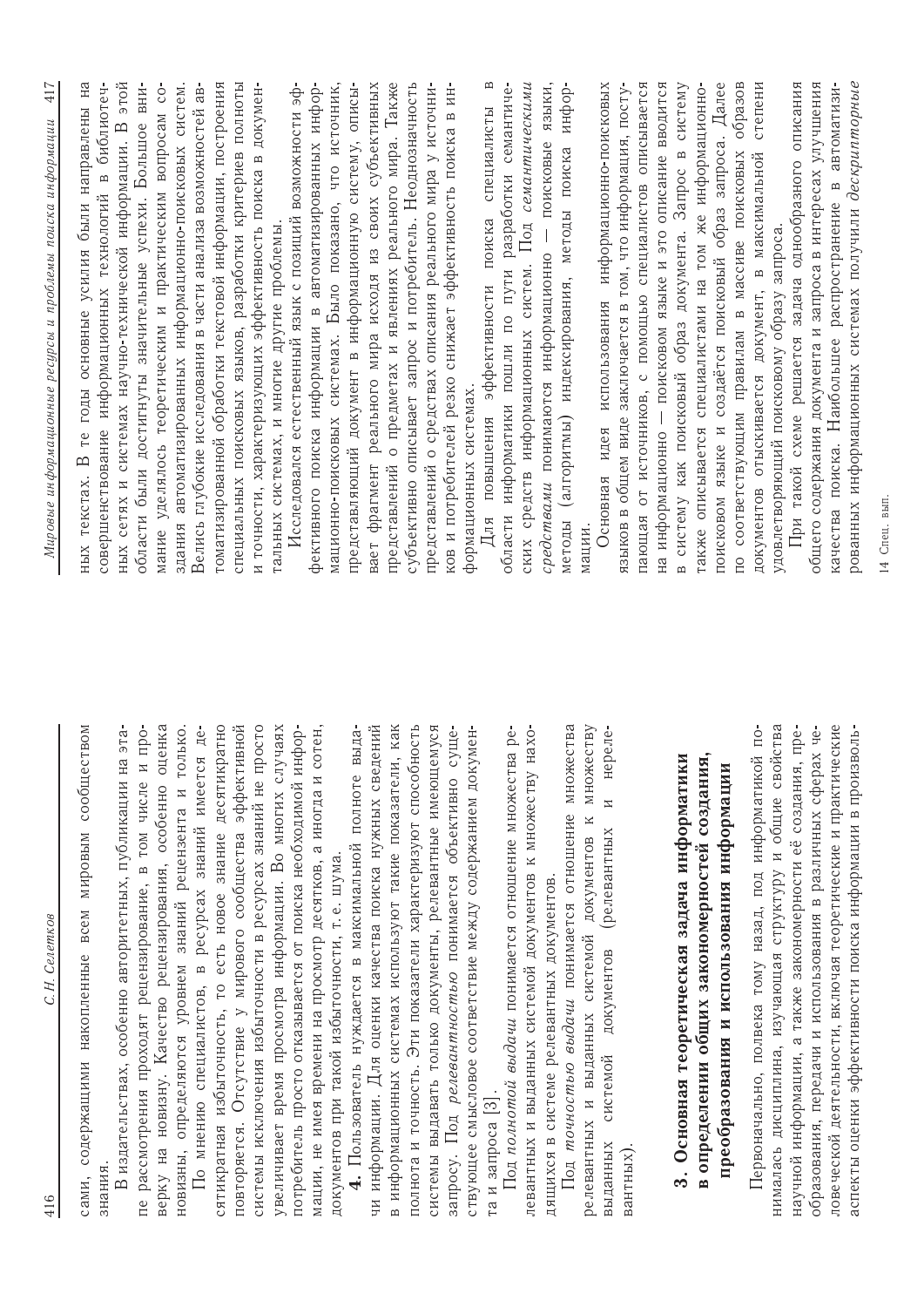| $14*$                                                                                                                        |                                                                                                                                  |
|------------------------------------------------------------------------------------------------------------------------------|----------------------------------------------------------------------------------------------------------------------------------|
| заблуждение. Потребитель, как правило, не пред-<br>ставляет, что объём не выданной, но удовлетворяющей потре-<br>требителя в | сети, гигантские возможности электронной памяти, совершенные<br>компьютеры и при всём этом - всё ухудшающиеся возможно-          |
| за характеристик поиска информации в Интернет по полноте<br>выдаваемой информации и информационному шуму вводит по-          | странство, новые технические средства: телекоммуникационные<br>общества. В мире существует мировое информационное про-           |
| Отсутствие публикаций результатов количественного анали-<br>систем составит менее 1%.                                        | живает, что на дворе век информации и век информационного<br>летия летаргическим сном и проснулся в 2006 году. Он обнару-        |
| ёма сайтов), полнота поиска в Интернет с помощью поисковых                                                                   | лист в области информатики уснул в 60-е годы прошлого сто-                                                                       |
| просматривают не более 30% сайтов Интернет и при этом на<br>каждом сайте просматривают только видимую часть (1-5% объ-       | формационно-поисковых систем. Представим себе, что специа-<br>самостоятельной научной дисциплиной, включающей теорию ин-         |
| ласти организаций, лучшие информационные системы Интернет                                                                    | стала<br>сфер деятельности общества. В эти годы информатика                                                                      |
| Учитывая, что по данным исследований компетентных в этой об-                                                                 | средств автоматизации поиска информации в интересах всех                                                                         |
| исследования, полнота в этом случае не может быть выше 50%.                                                                  | развития направления, связанного с совершенствованием<br><b>THELO</b>                                                            |
| ходятся на уровне пятидесятилетней давности (до появления<br>информационно-поисковых языков.). Как показали проведённые      | Научно-исследовательские работы, проведённые в 60-е годы<br>минувшего века, позволили создать прочную базу для дальней           |
| $H2-$<br>ходной информации и запроса, а сами поисковые машины                                                                | документов в систему, тем выше качество поиска.                                                                                  |
| используется никаких средств для однообразного описания ис-                                                                  | установлено, что, чем больше затраты специалистов на ввод                                                                        |
| Анализ показывает, что в существующей схеме поиска не<br>машин Интернет.                                                     | языки с малой семантической силой, потери информации<br>и информационный шум составляют 50-60%. Кроме того, было<br><b>B</b> ble |
| информации необходимо, анализируя характеристики поисковых                                                                   | тальность индексирования и имеющих информационно-поиско-                                                                         |
| Интернет. Следовательно, оценивать полноту и точность выдачи                                                                 | и де-<br>что в традиционных ИПС, применяющих малую глубину                                                                       |
| бителем и сайтами создан третий уровень - поисковые системы                                                                  | дарственном институте культуры в 1964-1966 годах, показали,                                                                      |
| Для этого, как правило, используется следующая схема. Исход-<br>ная информация размещена на множестве сайтов, между потре-   | ципе не могут быть достигнуты 100% показатели полноты или<br>$\text{C}$<br>точности. Исследования, проведённые в Ленинградском   |
| адрес сайта, где содержится нужная потребителю информация.                                                                   | Было показано также, что в документальных ИПС в прин-                                                                            |
| поиске деловых ресурсов в сети Интернет. Цель поиска - найти                                                                 | больше полнота, тем меньше точность и наоборот.                                                                                  |
| Особенно остро проблема поиска нужных сведений стоит при                                                                     | между показателями полноты и точности выдачи, а именно: чем                                                                      |
| направления проектирования программных средств информаци-<br>онных систем.                                                   | тате исследований было показано, что существуют зависимости<br>«Реферат», «Асинит», «Ассистент» и многие другие. В резуль-       |
| и пакетам прикладных программ. Скорее всего, она обслуживает                                                                 | Были созданы многочисленные ИПС, среди которых системы                                                                           |
| циплина, посвящённая компьютерам, алгоритмическим языкам                                                                     | ния ИПС в информационное обслуживание и в нашей стране                                                                           |
| лидирующие позиции в мире в области информатики, теперь<br>информатика - это не наука об информации, а прикладная дис-       | недре-<br>Широко велись работы в области теории и практики в<br>семантических средств на полноту и точность систем.              |
| ранее заделами? Оказывается, в нашей стране, ранее занимавшей                                                                | Исследовались 33 информационно-поисковых языка и влияние                                                                         |
| отрасли,<br>к сожалению, нет. А где же наука об информации с созданными<br>бы определил правильное направление развития этой | библиотек и информационных бюро был реализован Кренфил-<br>дский проект по сравнению эффективности различных ИПС [2]             |
| «компаса», который<br>отрасли свыше 8 тыс. крупных агентств. А                                                               | Гак, в 1957–1966 годах английской ассоциацией специальных                                                                        |
| коммерческой основе в мире работают в информационной<br>Нã                                                                   | формационно-поисковых систем проводились в разных странах                                                                        |
| Сегодня<br>Информация в условиях рынка является товаром, а отрасль<br>информации в мире является одной из важнейших.         | Исследования сравнительной эффективности различных ин-<br>кие критерии, как полнота выдачи и точность (шум)                      |
| сти потребителей в удовлетворении их информационных потреб-<br>ностей                                                        | семантических<br>средств различных информационных систем использовались та-<br>языки и семантические коды. Для сравнения         |
| Мировые информационные ресурсы и проблемы поиска информации                                                                  | С.Н. Селетков<br>418                                                                                                             |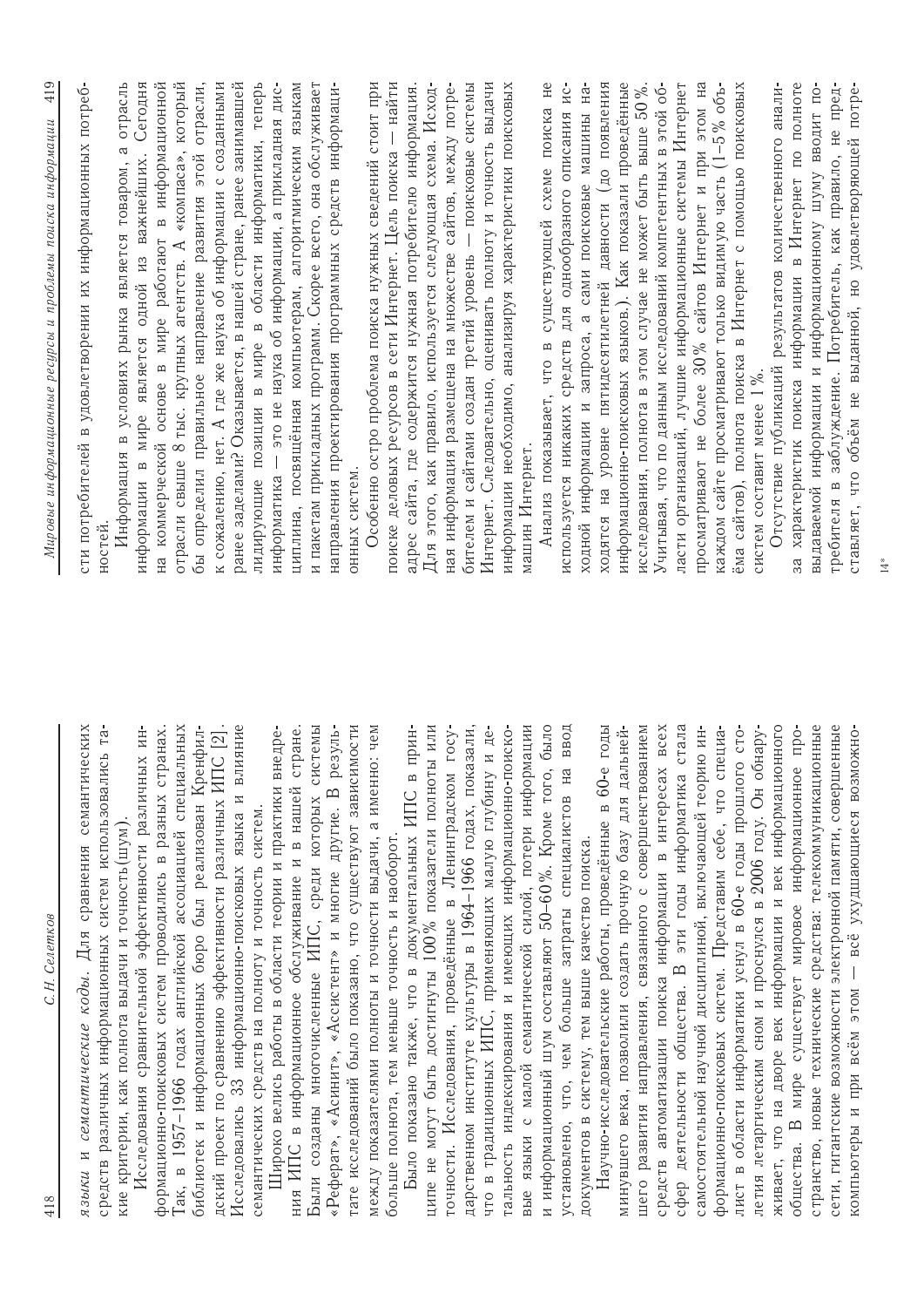| С.Н. Селетков<br>420                                                                                                                                          | 42<br>Мировые информационные ресурсы и проблемы поиска информации                                                               |
|---------------------------------------------------------------------------------------------------------------------------------------------------------------|---------------------------------------------------------------------------------------------------------------------------------|
| два<br>$\overline{C}$<br>$\mathbf{a}$<br>Hа<br>получили<br>есть релевантной информации,<br>порядка превышает объём выданной. Если вы<br>бителя информации, то | задачи требования к информации,<br>Информационная грамотность предполагает умение выде-<br>лить при решении стоящей             |
| релевантных документов осталось не выданными. Такие оценки<br>$(1)$ 066 orh<br>запрос 10 документов, вы должны знать,<br>Bere Ha                              | сти информации, владение технологиями доступа к необходимым<br>знание структуры мировых информационных ресурсов, стоимо-        |
| тов в Интернете представлена на английском языке, а остальные<br>представляются даже завышенными, так как половина докумен-                                   | сведениям, а также умение находить необходимую информацию,<br>оценивать и использовать при решении конкретных задач.<br>.<br>eë |
| документы — на языках других народов мира.                                                                                                                    | ДЛЯ<br>Информационная грамотность позволяет добыть нужную                                                                       |
| ется возможным, так как многие владельцы сайтов в интересах<br>Изменить данные оценки в реальной практике не представля-                                      | принятия решений информацию и, используя её, подготовить<br>обоснование принимаемых решений.                                    |
| безопасности сами закрывают доступ поисковых систем Интер-                                                                                                    | Компьютерная грамотность необходима современному специ-                                                                         |
| В профессиональных базах полнота и точность поиска<br>нет к своей информации.                                                                                 | алисту, так как освоение информационной грамотности должно<br>опираться на знание современных технических и программных         |
| ственно выше, чем в Интернет, за счёт того, что разработчики<br>суще-                                                                                         | средств и умение с ними работать.                                                                                               |
| профессиональных баз при проектировании заранее разрабаты-                                                                                                    | Освоение компьютерной и информационной грамотности                                                                              |
| вают структуру хранилищ и закрепляют каждое хранилище за<br>определённым видом информации. Однако в каждом хранилище,                                         | сначала компьютерная,<br>а затем информационная грамотность. По существу, информа<br>должно проходить последовательно:          |
| содержащем массив документированной информации, существу-                                                                                                     | тика это наука об информации и её прикладное значение                                                                           |
| ют те же проблемы, которые перечислены выше.                                                                                                                  | российских школах и вузах даются знания и умения только<br>владение компьютерной и информационной грамотностью.                 |
|                                                                                                                                                               | области ин-<br>в области компьютерной грамотности. Обучение в                                                                   |
| 4. Россия и мировые информационные ресурсы                                                                                                                    | формационной грамотности практически не ведётся. Исключение<br>составляет специальность «Прикладная информатика (по обла-       |
| сте с другими странами «большой восьмёрки» в 2000 году, под-<br>Российское руководство, подписав Окинавскую Хартию вме-                                       | стям)», где в дисциплине «Мировые информационные ресурсы»                                                                       |
| твердило понимание той большой роли, которую играет инфор-                                                                                                    | этой<br>специальности в требованиях к специалисту отсутствуют тре-<br>даются сведения о мировом рынке информации. Но и в        |
| мация и знания в экономике и развитии общества в настоящее                                                                                                    | бования к умению работать с мировыми информационными ре-                                                                        |
| время. Что, по нашему мнению, необходимо сделать в России,                                                                                                    | сурсами.                                                                                                                        |
| чтобы мы на практике имели равный доступ к мировым инфор-<br>мационным ресурсам наравне с развитыми странами                                                  | Анализ требований практики в области информационной гра-<br>мотности и результаты исследований методики подготовки спе-         |
| 1. Широкий круг специалистов, работающих с информацией,                                                                                                       | циалистов по данному направлению в ведущих университетах                                                                        |
| подго-<br>должен быть специально подготовлен. Рассмотрим опыт                                                                                                 | CIIIA: Harvard University, University of Massachusetts, California                                                              |
| стран<br>товки кадров передовых зарубежных стран, в частности,                                                                                                | State University, University of Washington, State University of                                                                 |
| «большой восьмёрки», которые более тридцати лет работают<br>базами и последние годы с<br>с профессиональными                                                  | New York, a rakxe Western Association of Schools and Colleges<br>выявить используемые в США стандарты в                         |
| деловыми<br>ресурсами Интернет. Умение работать с мировыми информа-                                                                                           | области<br>информационной грамотности. Эти стандарты включают следую-<br>ПОЗВОЛИЛИ                                              |
| ционными ресурсами предусматривает владение компьютерной                                                                                                      | щие требования к знаниям и умениям специалистов:                                                                                |
| и информационной грамотностью.                                                                                                                                | знания и навыки, позволяющие определять информацион-                                                                            |
| тать с компьютером и владение навыками работы с прикладными<br>Под компьютерной грамотностью понимается умение рабо-                                          | задачи или проблемы;<br>знания и навыки, позволяющие работать на рынке инфор-<br>ные потребности для решения конкретной         |
| программами, позволяющими осуществлять профессиональную                                                                                                       | мации с учётом существующих законодательных и этических                                                                         |
| деятельность                                                                                                                                                  | норм;                                                                                                                           |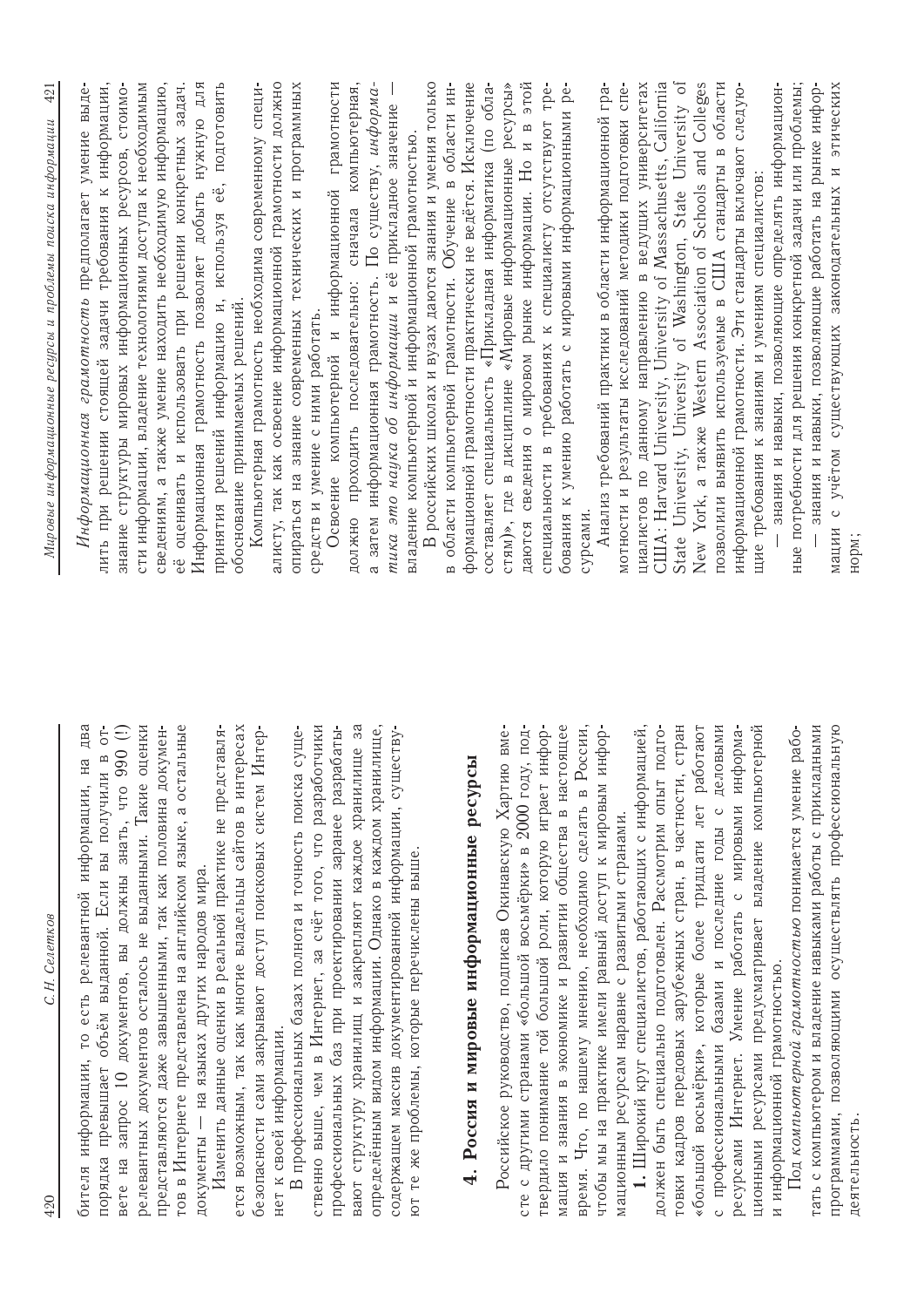С.Н. Селетков

знания и навыки эффективного доступа к информационным ресурсам;  $\overline{1}$ 

- знания и навыки оценки полученной информации;

- знания и навыки использования найденной в мировых ресурсах информации для решения конкретной задачи или проблемы.

необходимые учебно-методические материалы, в том числе, для в сентябре 2006 года в издательстве Финансы и статистика Таким образом, подготовлена база для обучения российских Московский Государственный Университет экономики, статистики и информатики последние 10 лет ведёт работу по подготовке специалистов в области умения работать с мировыми информационными ресурсами в соответствии с мировыми стандартами, используемыми развитыми странами. За это время подготовлены обучения в среде e-learning. В 2004 году в Издательстве Питер вышло учебное пособие «Мировые информационные ресурсы», выпущен учебник «Управление информационными ресурсами». специалистов в различных областях по использованию мировых информационных ресурсов.

ботать с мировыми информационными ресурсами, созданными мировым сообществом, требуется наличие средств доступа к ми-2. Помимо квалифицированных специалистов, умеющих раровой электронной информации.

подключений к Интернет в 2000 году по странам, подписавшим технологий в экономику и социальное развитие, в том числе приведены данные о числе персональных компьютеров и числе Хартию. Следует отметить, что при 20 процентном ежегодном приросте парка компьютеров в России мы не компенсируем даже Большинство стран, подписавших Окинавскую Хартию, уделяют особое внимание внедрению современных информационных средств доступа к мировой электронной информации. В табл. 1 ежегодное моральное старение трети парка этих средств.

Приведённые в табл. 1 данные позволяют сделать следующий может практически реализовать своё право на равный доступ к накопленным человечеством знаниям и информации и не может вывод: не готовя специалистов в области работы с мировыми ных компьютеров и числу подключений к Интернет, Россия не быть равной в конкурентной борьбе на мировом экономическом информационными ресурсами и имея отставание от развитых стран «большой восьмёрки» в десятки раз по числу персональпространстве

423 Мировые информационные ресурсы и проблемы поиска информации

 $\epsilon$ 

|                |                                               | I AUJINIA I                                     |
|----------------|-----------------------------------------------|-------------------------------------------------|
| Страны         | компьютеров на 1000 чел<br>Число персональных | к Интернет на 1000 человек<br>Число подключений |
| Великобритания | 338                                           | 301                                             |
| Германия       | 336                                           | 292                                             |
| Италия         | 180                                           | 230                                             |
| Канада         | 390                                           | 413                                             |
| Россия         | 43                                            |                                                 |
| CIIIA          | 585                                           | 347                                             |
| Франция        | 304                                           | 144                                             |
| Япония         | 425                                           | 300                                             |
| Ė<br>II        |                                               |                                                 |

*Источник*: Іенденции в странах Европы и Севернои Америки 2003 (статисти-<br>ческий сборник ЕЭК ООН). — М.: Госкомитет РФ по статистике, 2004. — 320 с.

## 5. Заключение

Подводя итог рассмотрению проблем поиска в мировых информационных ресурсах, можно сделать следующие выводы:

в мировых информационных ресурсах и ресурсах знаний, всё требностей пользователей по полноте выдаваемой информации ционного обеспечения экономики, где требования к информации который заключается в том, что объёмы информации, хранимой увеличиваются, а степень удовлетворения информационных пои информационному шуму всё ухудшается. Особенно отрица-1. В настоящее время имеет место информационный кризис, гельно информационный кризис проявляется в области информапо полноте и достоверности выше, чем в других отраслях.

2. Постоянный рост за последние десятилетия доли текстовой информации в мировых информационных ресурсах практически ции, её интеграции и сопоставлению, практически исключены из ны естественные соотношения: анализ и выявление смысла из гекста за человеком, массовые операции над формализованной исключает возможность использования мирового парка компьютеров для интеграции информации и её обработки в интересах можностями по массовой обработке формализованной информаинформационных процессов обеспечения пользователя. Нарушепользователей. Компьютеры, обладающие колоссальными воз-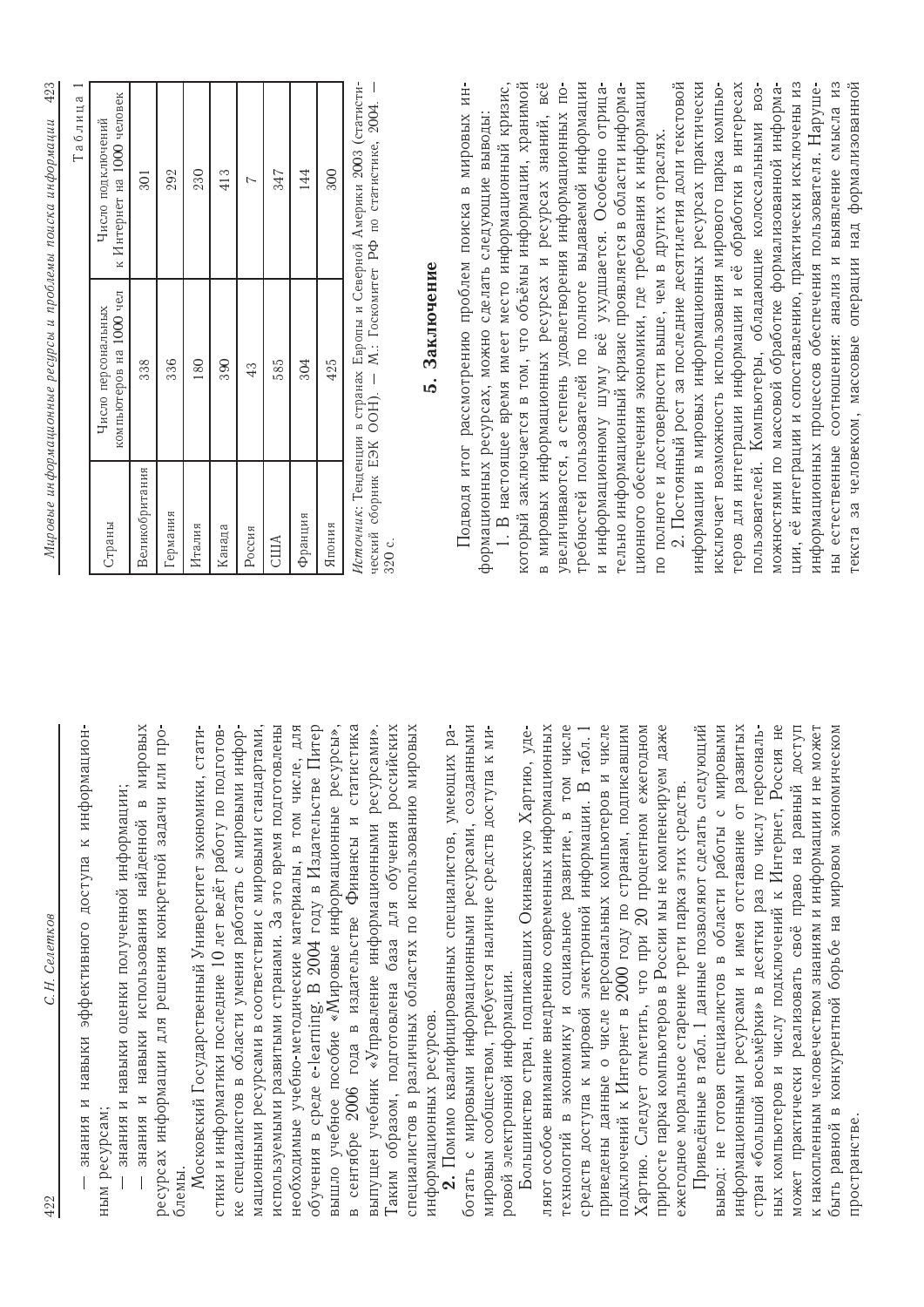| C.H. Cenemkoe<br>424                                                                                                      | 425<br>Мировые информационные ресурсы и проблемы поиска информации                                                        |
|---------------------------------------------------------------------------------------------------------------------------|---------------------------------------------------------------------------------------------------------------------------|
| информацией по заданным человеком алгоритмам, в том числе                                                                 | ства, наиболее важные по каждому объекту, и области возмож-                                                               |
| за компьютером.<br>интеграция информации, поиск и обработка                                                               | сделать<br>этих свойств [3]. Например, это можно<br>значений<br>HblX                                                      |
| ски не используются теоретические разработки и проверенные<br>При построении деловых ресурсов Интернет практиче-          | По своей структуре формализованный язык соответствует<br>в интересах экономики для деловых ресурсов Интернет              |
| практикой технологии в области информатики. При построе-                                                                  | восприятию человеком реального мира, то есть любой предмет-                                                               |
| элементы<br>нии профессиональных баз используются отдельные                                                               | ной области. Он построен на строгой математической основе                                                                 |
| яон.<br>эффективных информационных технологий. Однако, основ                                                              | логике высказываний. Базы данных, содержащие информацию,                                                                  |
| это тексты и, следовательно,<br>объём профессиональных баз -                                                              | описанную на таком языке, представляют совокупность значений                                                              |
| перечисленные проблемы касаются и профессиональных баз.                                                                   | истинности высказываний о данной предметной области. Форма-                                                               |
| Предварительное распределение информации по базам даёт<br>іние<br>определённые преимущества, но необходимо учитывать влия | лизованный язык, построенный на логике высказываний, одно-<br>значно воспринимается как человеком, так и компьютером, что |
| ллет<br>закона рассеивания информации, по которому информация бу                                                          | позволяет из элементарных высказываний автоматически фор-                                                                 |
| E<br>попадать не только в те базы, которые для неё выделены,                                                              | мировать наиболее сложные, то есть из отдельных фрагментов                                                                |
| и в другие.                                                                                                               | отображения реального мира (исходных сообщений от источ-                                                                  |
| 4. Отмечая недостатки, имеющие место в построении инфор-                                                                  | ников) формировать интегрированное описание реального мира.                                                               |
| мационных ресурсов и организации поиска информации в них,                                                                 | Язык запроса в такой системе строится на основе логики пре-                                                               |
| мы должны понимать, что существующее мировое информацион-                                                                 | дикатов, то есть логике, свойственной как мышлению человека,                                                              |
| ное пространство содержит колоссальный объём знаний, который                                                              | так и логике высказываний, на которой построены электронные                                                               |
| cax<br>в интере<br>каждая страна должна сегодня уметь извлекать                                                           | базы.                                                                                                                     |
| своей экономики и развития общества.                                                                                      | Используемые термины для описания классов объектов, их                                                                    |
| формали-<br>Выход из информационного кризиса видится в<br>i.<br>Lo                                                        | свойств и областей возможных значений этих свойств берутся из                                                             |
| зации наиболее важной для данной предметной области инфор-                                                                | терминологических словарей, имеющихся в каждой предметной                                                                 |
| <b>KAK</b><br>мации в тексте. Формализованная часть текста, удобная                                                       | области, и классификаторов (общероссийских и отраслевых), что                                                             |
| для человека, так и для возможностей компьютерной обработки,                                                              | позволяет однообразно описывать сообщения от источников и                                                                 |
| будет являться дополнением к тексту. Поиск по формализован-                                                               | запросы от потребителей.                                                                                                  |
| два<br>ной информации сразу даст увеличение полноты поиска на                                                             | Поскольку формализации подлежат наиболее часто использу-                                                                  |
| ИН-<br>порядка за счёт того, что однообразно будет описываться                                                            | емые при запросах сведения, то существует необходимость нахо-                                                             |
| формация, предоставляемая источником, и запрос, формируемый                                                               | дить исходные тексты документов. При предлагаемой концепции                                                               |
| пользователем.                                                                                                            | такой поиск осуществляется через фактографические базы и, ис-                                                             |
| Затраты на формализацию в Интернете должен нести вла-                                                                     | пользуя связи между формализованной информацией и исходной,                                                               |
| делец сайта. Эти затраты могут быть разовыми или при созда-                                                               | выдаётся искомый текст. В случае сохранения индексирования                                                                |
| нии сайта, или же при изменении наиболее важной информа-                                                                  | может использоваться и традиционный поиск.                                                                                |
| рекламы,<br>ции о фирме. Выигрыш очевиден, сайт делается для                                                              | К программному обеспечению, реализующую предлагаемую                                                                      |
| и формализация наиболее важной информации увеличит коли-                                                                  | BO3MOX-<br>концепцию, предъявляется единственное требование                                                               |
| чество потребителей, которые найдут этот сайт, в десятки раз.                                                             | ность работать с базами, содержащими сведения об отдельных                                                                |
| ИЛИ<br>В профессиональных базах формализацию могут проводить                                                              | объектах, и связями между объектами различных баз. Такими                                                                 |
| Генераторы или Поставщики, перенеся расходы на<br>Агентства -                                                             | возможностями обладают многие из программных средств, суще-                                                               |
| <b>HHO</b><br>увеличение стоимости информации, выдаваемой с существе                                                      | ствующих в нашей стране и за рубежом, например программные                                                                |
| большей полнотой.                                                                                                         | средства Справочных правовых систем (СПС)                                                                                 |
| Формализованный язык разрабатывается под задачи конкрет-                                                                  | $\mathbf{\underline{\square}}$<br>поиска<br>систем<br>Предлагаемая технология построения                                  |
| ной предметной области. При этом определяются объекты, свой-                                                              | формализацией наиболее важной смысловой части<br>текстах с                                                                |